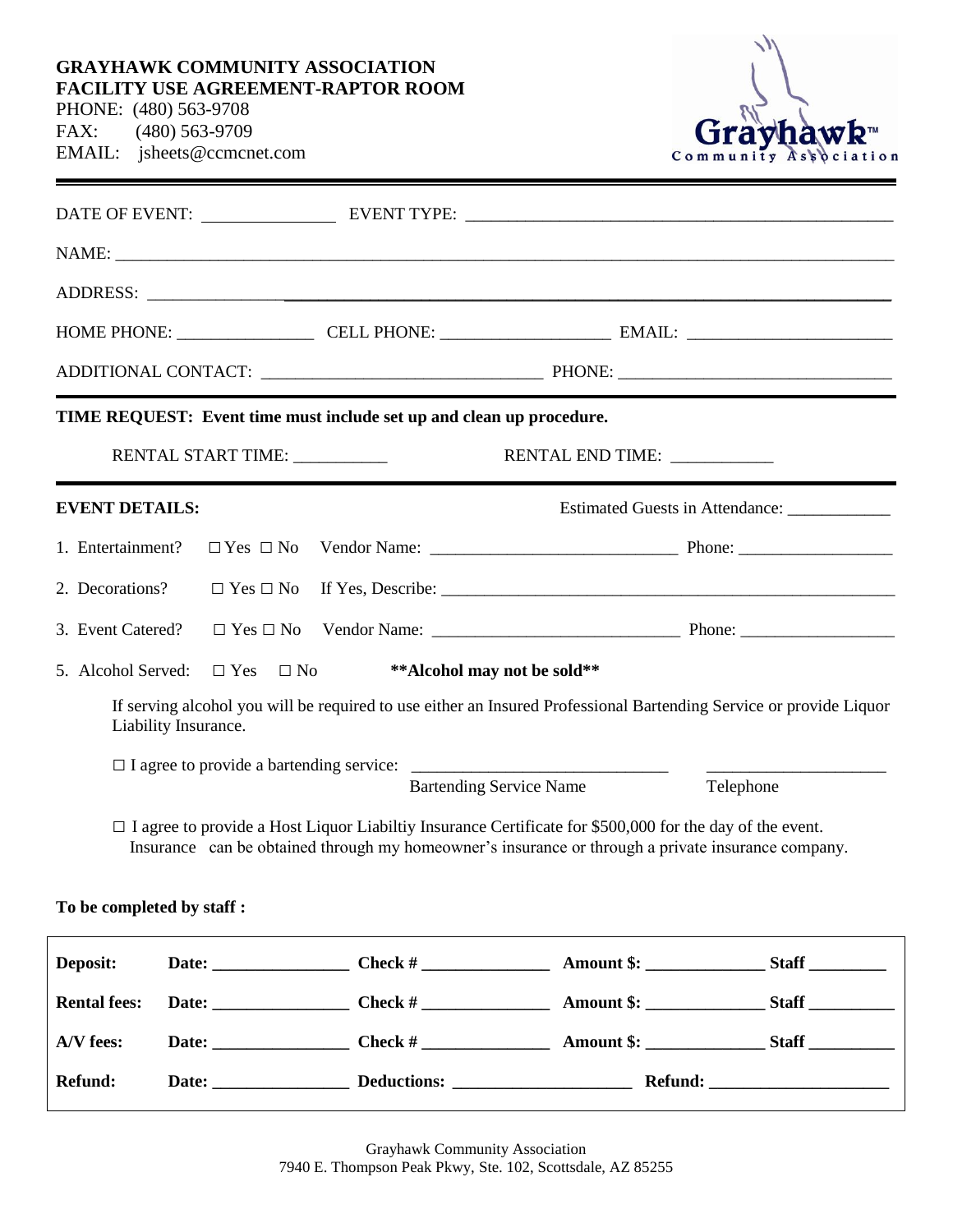## **REFUNDABLE DEPOSIT: \$200**

The total deposit is due upon signing booking of the facility**.** The full deposit amount will be refunded within (14) business days after the event is held, provided that you complied with the provisions of the Facility Use Agreement and that no damage is caused to the facility. The refund will be mailed to the address listed on the contract unless otherwise instructed. If repair of damages or necessary replacement of property exceeds the deposit, you shall be obligated to compensate The Grayhawk Community Association in the amount necessary for the replacement or repair. The Security Deposit cannot be applied to your rental fee.

I will be in attendance the entire length of the event or the deposit will be forfeited. *Initial* 

**Cancellation:** Cancellations must be submitted in writing. Events cancelled over 90 days prior to the scheduled event will receive a 50% refund of deposit. Those cancelled between 30 and 90 days will receive a 25% refund of deposit. There will be no refund of the deposit of the event is cancelled within 30 days of the scheduled event. \_\_\_\_\_ *Initial*

## **ROOM RENTAL FEES**

**FULL DAY:** \$120 for 8 hours plus \$15 per each additional hour **HALF DAY:** \$60 for 4 hours plus \$15 per each additional hour

\_\_\_\_\_\_\_\_\_\_\_\_\_\_\_\_\_\_\_\_\_\_\_\_\_\_\_\_\_\_\_\_\_\_\_\_\_\_\_\_\_\_\_\_\_\_\_\_\_\_\_\_\_\_\_\_\_\_\_

In consideration of the rental and use of the facility, I hereby accept all risk to the health of both myself and my guests and of our injury or death that may result from such use of the facility. I hereby release The Grayhawk Community Association, its governing board, officers, employees and representatives from any and all liability to me or my guests, our personal representatives, estate, heirs, next of kin, and assigns for any and all claims and causes of action for loss of or damage to our property and for any and all illness or injury to the person of both myself and my guests, including death, that may result from or occur during our use of the facility, whether caused, in whole or in part, by negligence of the Association, its governing board, officers, employees, or representatives, or otherwise. I further agree to indemnify, defend, and hold harmless the Association and its governing board, officers, employees, or representatives from liability for the injury or death of any person(s) and damage to property caused, in whole or in part, by the act or omission of either myself or my guests while using the facility, regardless of whether it is caused in part by a party indemnified thereunto. The Association shall control the defense provided by me pursuant to this provision, and shall choose the counsel to be used in such defense. Such obligations shall not be construed to negate, abridge, or otherwise reduce any other right or obligations of indemnity that would otherwise exist as to any party or person described in this paragraph. I also understand that any damage to the property, the building or the furnishings will be my responsibility and additional charges will be assessed to my homeowner account. I accept full responsibility for the conduct of my guests. I have read and fully understand the terms of this agreement and the policies set forth in the use "Rules & Regulations" and by signing this document, I agree to adhere to all policies regarding the use of all facilities.

**Renter Signature Date**

**GCA Staff Member Signature Date**